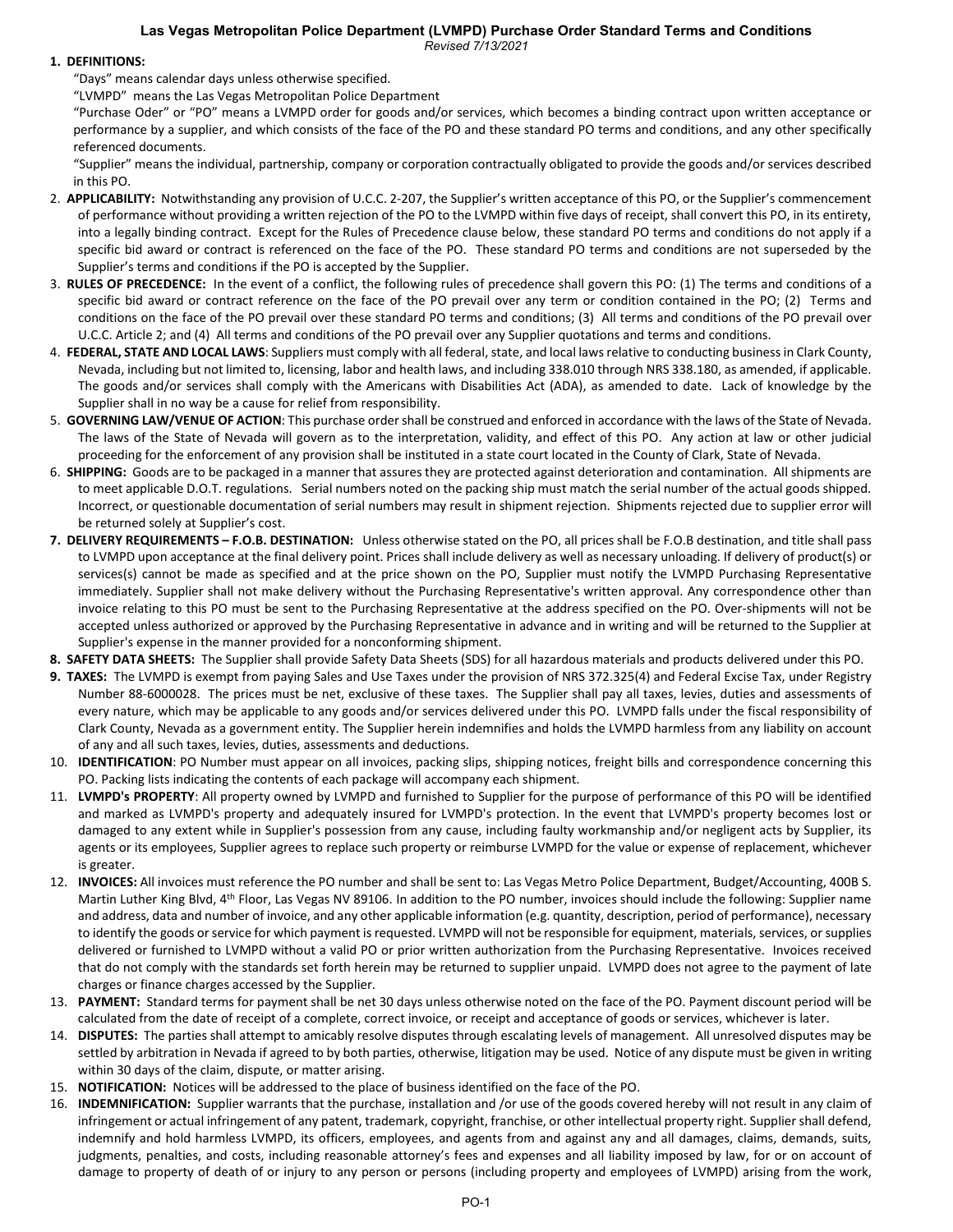#### **Las Vegas Metropolitan Police Department (LVMPD) Purchase Order Standard Terms and Conditions** *Revised 7/13/2021*

goods or service provided by the Supplier, its employees, agents or subcontractors pursuant to the PO.

Supplier shall save and hold harmless LVMPD, its employees and agents from liability for infringement of any United States patent, trademark or copyright for or on account of the use of any product sold to LVMPD or used in the performance of this PO.

- 17. **TERMINATION FOR CONVENIENCE:** The LVMPD shall have the right at any time to terminate further performance of this Contract, in whole or in part, for any reason or for no reason. Such termination shall be effected by written notice from the LVMPD to the Supplier, specifying the extent and effective date of the termination. The Supplier shall submit a written request for incurred costs for work performed through the date of termination and shall provide any substantiating documentation requested by the LVMPD.
- 18. **TERMINATION FOR DEFAULT:** The LVMPD, by written notice of default to the Supplier may terminate the whole or any part of this PO if the Supplier fails to make delivery or perform the service, as applicable, within the time required or any extension thereof. The LVMPD, by written notice of default to the Supplier, may terminate the whole or any part of this PO if the Supplier fails to perform any of the other provisions of this order or so fails to make progress as to endanger the performance of this order in accordance with its terms and conditions; and, in either of these two circumstances does not cure such failure within a period of ten days (or such longer period as the LVMPD may authorize in writing) after receipt of notice from LVMPD specifying such failure.

If this PO is terminated in whole or in part for default, the LVMPD may procure, upon such terms and in such manner as the LVMPD may deem appropriate similar to that so terminate. The Supplier shall be liable to the LVMPD for any excess costs of such similar procurement, and shall continue the performance of this PO to the extent not terminated under the provisions of this clause. Supplier will be compensated to the extent that items affected by the termination have been accepted by LVMPD prior to the effective date of termination. Other than to this extent, LVMPD shall not be liable to Supplier for any damages on account of its failure to accept all of the items ordered.

If, after notice of termination of this PO under the provisions of this clause, it is determined for any reason that the Supplier was not in default under the provisions of this clause, or that the default was excusable under the provisions of this clause, the rights and obligations of the parties shall be the same as if the notice of termination had been issued pursuant to termination for convenience of the LVMPD.

- 19. **INSURANCE:** At its own expense, the Supplier shall procure and maintain General Liability, Auto Liability and Workers Compensation insurance in adequate amounts for all work related to the performance of this PO and name the LVMPD as an additional insured on a primary and non-contributory basis. Supplier shall provide proof of such insurance at the request of the LVMPD. Failure by the LVMPD to request the Certificate of Insurance documenting this coverage shall not be construed as a waiver of such requirement.
- 20. **INDEPENDENT CONTRACTOR:** Supplier acknowledges that it is an independent contractor under this PO and is not entitled to any rights, privileges, or protections of an employee of the LVMPD.
- 21. **WARRANTY (GOODS):** The Supplier shall guarantee all workmanship, materials and equipment it has furnished for a period of one year after final acceptance of the equipment and/or materials, or for the period stated in Supplier's/Manufacturer's standard warranty, whichever is longer. If during the guarantee period any defect or faulty materials are found, Supplier shall within five days notification of a problem by the LVMPD proceed at its own expense return the goods, to replace and repair the same, together with any damages to all finishes, fixtures, equipment, and furnishings that may be damaged as a result of this defective equipment or workmanship. The Supplier also warrants that any goods supplied under this PO are merchantable of good material and workmanship, free of defects in material, workmanship and design, suitable for the purpose intended, and in compliance with all applicable specifications, instructions, drawings, data and samples, and free from liens or encumbrance on title. These warranties shall be in addition to all other warranties, express, implied and statutory. Acceptance or receipt of payment for goods or services shall not constitute a waiver of any warranty. Replaced and repaired goods shall be warranted for the remainder of the warranty period or six months, whichever is longer.
- 22. **WARRANTY (SERVICES):** The Supplier represents and warrants that any services performed in a professional workmanlike manner, with the degree of skill and care that is required by current, good and sound professional procedures and generally accepted industry practices by qualified personnel trained and experienced in the appropriate fields. Further, Supplier represent and warrants that the services shall be completed in accordance with applicable specifications/state of work and shall be correct and appropriate for the purposes contemplated in this PO. Supplier represents and warrants that the performance of services under this PO will not conflict with, or be prohibited in any way by, any other agreement or statutory restriction to which Supplier is bound. In the event of a breach of this warranty, the Supplier shall, at no cost to the LVMPD, re-perform the services so that the services conform to the specification/statement of work.
- 23. **NEW EQUIPMEN**T: The Supplier shall guarantee that the items provided under this PO shall be new, of the latest and most improved model of current production, and shall be of first quality as to workmanship and materials used in said units. All modifications will have been made at the factory, unless otherwise specified. New equipment is defined as equipment that is made up completely of unused genuine original parts. Equipment shall not have been operated for any purpose other than routine operational testing. Demonstration equipment does not meet this definition and is not acceptable.
- 24. **INSPECTION:** All goods and/or services purchased will be subject to inspections, tests and approval/acceptance by LVMPD. Supplier acknowledges that many of the goods contained in closed packages may not be inspected until such time as they are used and that the inspections and rejection rights will continue until those packages are opened and inspected, notwithstanding prior payment. Prior to acceptance by the LVMPD the Supplier shall have risk of loss, including any damages sustained during shipment and delivery. If deficiencies are detected, including latent deficiencies, the goods and/or services will be rejected, returned at Supplier's expense and the Supplier will be required to make necessary repairs, corrections, or replacements. Nonconforming goods will be returned to Supplier freight collect and risk of loss will pass to seller upon LVMPD's delivery to the common carrier. Payment and/or commencement of a discount period will not be made until the corrective action is made, the good and/or services are re-inspected and accepted. No material or equipment returned to Supplier as defective shall be replaced except upon Purchasing Representative's formal authorization.
- 25. **FORCE MAJEURE:** The Supplier shall not be liable for any failure to perform if acceptable evidence has been submitted to the LVMPD that failure to perform the contract was due to causes beyond the control and without the fault or negligence of the Supplier. Examples of such causes include acts of God, civil disturbances, fire, war, or floods, loss or shortage of transportation facilities, lockout or commandeering of raw materials, products, plants or facilities by the Government; but does not include labor related incidents, such as strikes or work stoppages. Supplier shall provide LVMPD satisfactory evidence that non-performance is due to other than fault or negligence on its part.
- 26. **ASSIGNMENT:** It is agreed that the Supplier will not assign, transfer, convey, or otherwise dispose of this PO or its right, title, or interest in or the same, or any part thereof, without previous written consent of the LVMPD and any sureties.
- 27. **MODIFICATION:** No modification or changes to this PO shall be binding unless approved in writing by the LVMPD Purchasing Representative.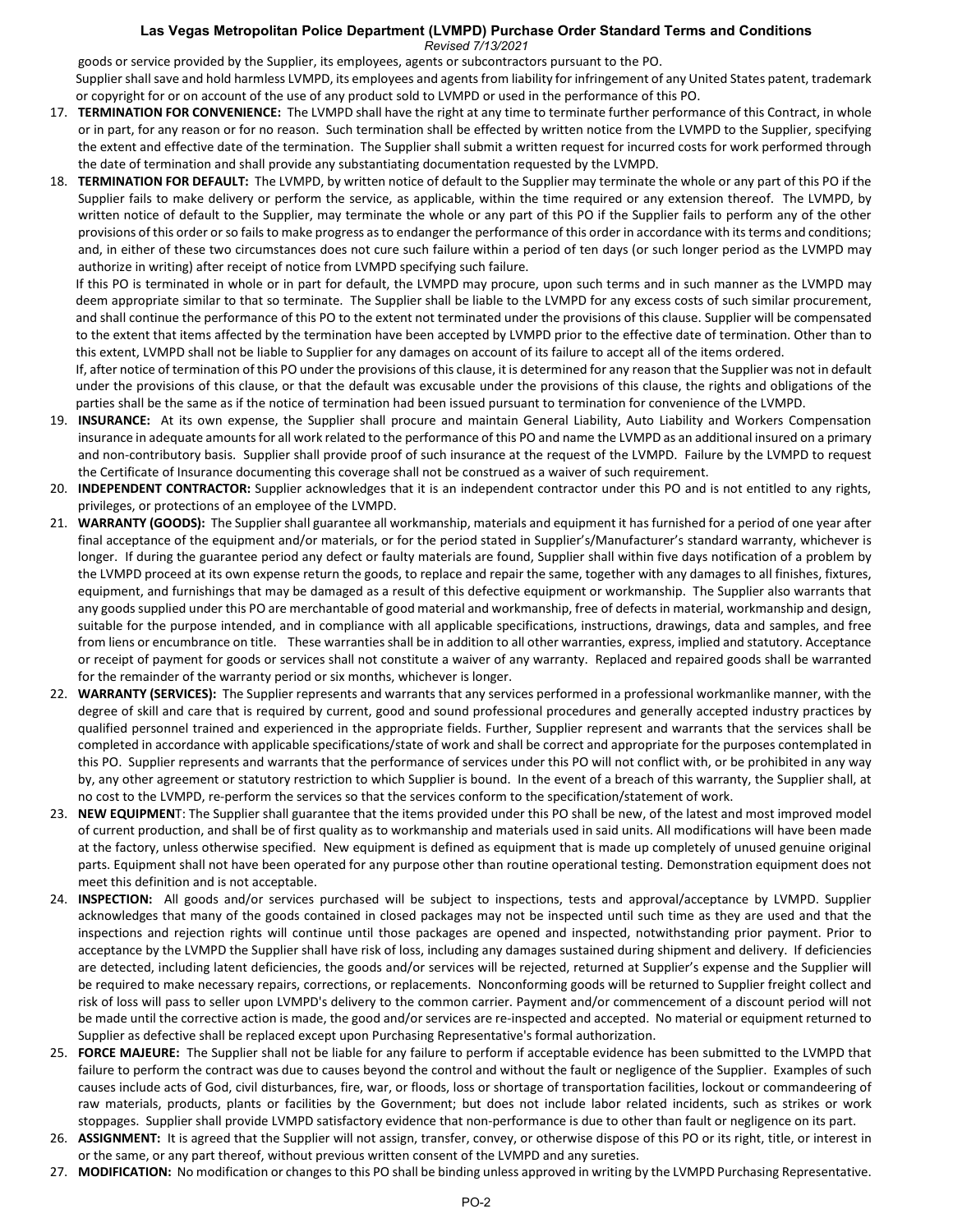### **Las Vegas Metropolitan Police Department (LVMPD) Purchase Order Standard Terms and Conditions** *Revised 7/13/2021*

The Purchasing Representative may make changes to the PO by written notice to the Supplier. If such changes will cause an increase or decrease in the time of performance or the amount due to Supplier, the Supplier must notify the Purchasing Representative immediately. If the Supplier does not object within 10 days, Supplier is deemed to agree to the change as presented by the Purchasing Representative. The Purchasing Representative name and contact information is located on the PO.

- 28. **SEVERABILITY:** In the event any provision of this PO is held to be invalid or unenforceable, the remaining provisions shall remain valid and binding.
- 29. **COLLUSION:** Any evidence of agreement or collusion among bidders, or a prospective bidder acting to restrain freedom of competition by agreement to quote a fixed price or otherwise, will render the bids of such bidders void.
- 30. **ADVANCE DISCLOSURE:** Advance disclosures of any information to any particular bidder, which gives that particular bidder any advantage over any other interested bidder, in advance of the Quotation Due Date, made or permitted by a member of the governing Body or any employee or representative thereof, will cause all quotations of that particular request to be void.
- 31. **NON-DISCRIMINATION:** The LVMPD is committed to promoting full and equal business opportunity for all persons doing business in Las Vegas. Supplier acknowledges that the LVMPD has an obligation to ensure that public funds are not used to subsidize private discrimination. Supplier recognizes that if the Supplier or its subcontractors or subconsultants are found guilty by an authority of refusing to hire or do business with an individual or company due to reasons of race, color, religion, sex, sexual orientation, gender identity or expression, age, disability, national origin, or any other legally protected status, with regard to, but not limited the following: employee practices, rates of pay or other compensation method and training selections; LVMPD may declare the Supplier in breach of contract and terminate the contract.
- 32. **FAIR EMPLOYMENT PRACTICES:** In connection with the performance of work under this contract, the Supplier agrees not to discriminate against any employee or applicant for employment because of race, color, religion, national origin, sex, sexual orientation, gender identity or expression, age, disability, national origin, or any other legally protected status. Such agreement shall include but not be limited to the following: employment, upgrading, demotion or transfer, recruitment or recruitment advertising, layoff or termination, rates of pay or other forms of compensation; and selection for training, including apprenticeship.
- 33. **RIGHT TO ADEQUATE ASSURANCE OF PERFORMANCE:** When reasonable grounds for insecurity arise with respect to the performance of either party, the other may in writing demand adequate assurance of due performance and until it receives such assurance may, if commercially reasonable, suspend any performance for which it has not already received the agreed return. Acceptance of any improper delivery or payment does not prejudice the aggrieved party's right to demand adequate assurance of proper performance. After receipt of a justified demand, failure to provide within a reasonable time not exceeding 30 days, such assurance of due performance as is adequate under the circumstances of the particular case is a repudiation of the contract.
- 34. **FEDERAL CONDITIONS (Federally Funded Projects Only):** Pursuant to Appendix II to 2 code of Federal Regulations (CFR) Part 200, Contract Provisions for non-Federal Entity Contracts Under Federal Awards, the applicable terms are incorporated into this contract by reference, and orders funded with Federal funds may have additional contractual requirements or certifications that must be satisfied at the time the order is placed or upon delivery.
- 35. **AFFIRMATIVE STEPS (Federally Funded Projects Only):** Pursuant to CFR Part 200.321, Bidder must take affirmative steps listed in that part (1) through (5) to encourage participation of SBE, MBE and WBE subcontractors.
- 36. **CONTRACT (Federally Funded Projects Only):** Cost-plus percentage of cost prohibited. Time and Materials contracts may only be used if a ceiling price is included that the contractor exceeds at its own risk.
- 37. **DOMESTIC PREFERENCE (Federally Funded Projects Only):** If this project uses Federal funds, per 2 C.F.R. §200.322, the LVMPD should provide a preference for the purchase, acquisition, or use of goods, products, or materials produced in the United States. If a preference is associated with this project, it must be included in all subawards. The preference will be specified in the solicitation document.
- 38. **SECURITY:** All Supplier's employees working on this project may be subject to LVMPD background checks and fingerprinting. Anyone with a background history showing a conviction for a felony; theft history of any kind, sex offense history, or any crime involving moral turpitude, illegal drug or narcotics use, sale or possession, or anyone showing a felony charge pending, or who has any outstanding warrants of any type, including misdemeanor traffic or felony warrants, may be subject to arrest and will not be allowed to work under this contract.
- 39. **BANKRUPTCY**: In the event Supplier files for bankruptcy protection, this contract is automatically null and void, and is terminated without further notice.
- 40. **LVMPD LOGO, ARTWORK AND COPYRIGHT USE:** LVMPD's logo, artwork and copyright use are owned by the LVMPD. Any logo, artwork and copyright owned by the LVMPD may only be used in association and within the scope requirements of its use pursuant to this PO (and such use by the Supplier shall be subject to the prior approval of LVMPD), but not for any other purpose, unless written approval is given to the Supplier by the LVMPD.
- 41. **PUBLIC RECORD:** The LVMPD is a public agency as defined by state law and as such, is subject to the Nevada Public Records Law (Chapter 239 of the Nevada Revised Statutes (NRS)). Under the law, all of the LVMPD's records are public records (unless otherwise declared by law to be confidential) and are subject to inspection and copying by any person.
- 42. **ADVERTISEMENTS**: Except as may be required to perform this PO, Supplier shall not in any manner advertise or publish the fact that it has furnished or contracted to furnish LVMPD with the goods or services herein mentioned without prior written consent of Purchasing Representative.

### 43. **CONFIDENTIALITY AND SAFETY OF LVMPD PERSONNEL, VEHICLES AND EQUIPMENT**

Supplier and all its personnel and subcontractors are required to keep all information concerning, including but not limited to, LVMPD personnel, vehicles, equipment, oral statements, computer files, databases, and other material or data confidential and privileged during and after the performance of this Contract. The Supplier shall have the right to use any such confidential information only for the purpose of providing the services under this Contract, unless the express, prior, written consent is obtained.

Any action taken or disclosure by the Supplier or its personnel and subcontractors to compromise or disseminate any confidential information related to or otherwise associated with LVMPD personnel, vehicles, equipment, oral statements, computer files, databases, and other material or data, without the express prior written consent of the LVMPD, will be considered a breach of contract and may result in immediate termination of the contract and/or any fees incurred by LVMPD to correct the confidentiality breach shall be reimbursed by the Supplier within 30 days of notice. Actions or disclosure for LVMPD personnel and security comprise, or dissemination of